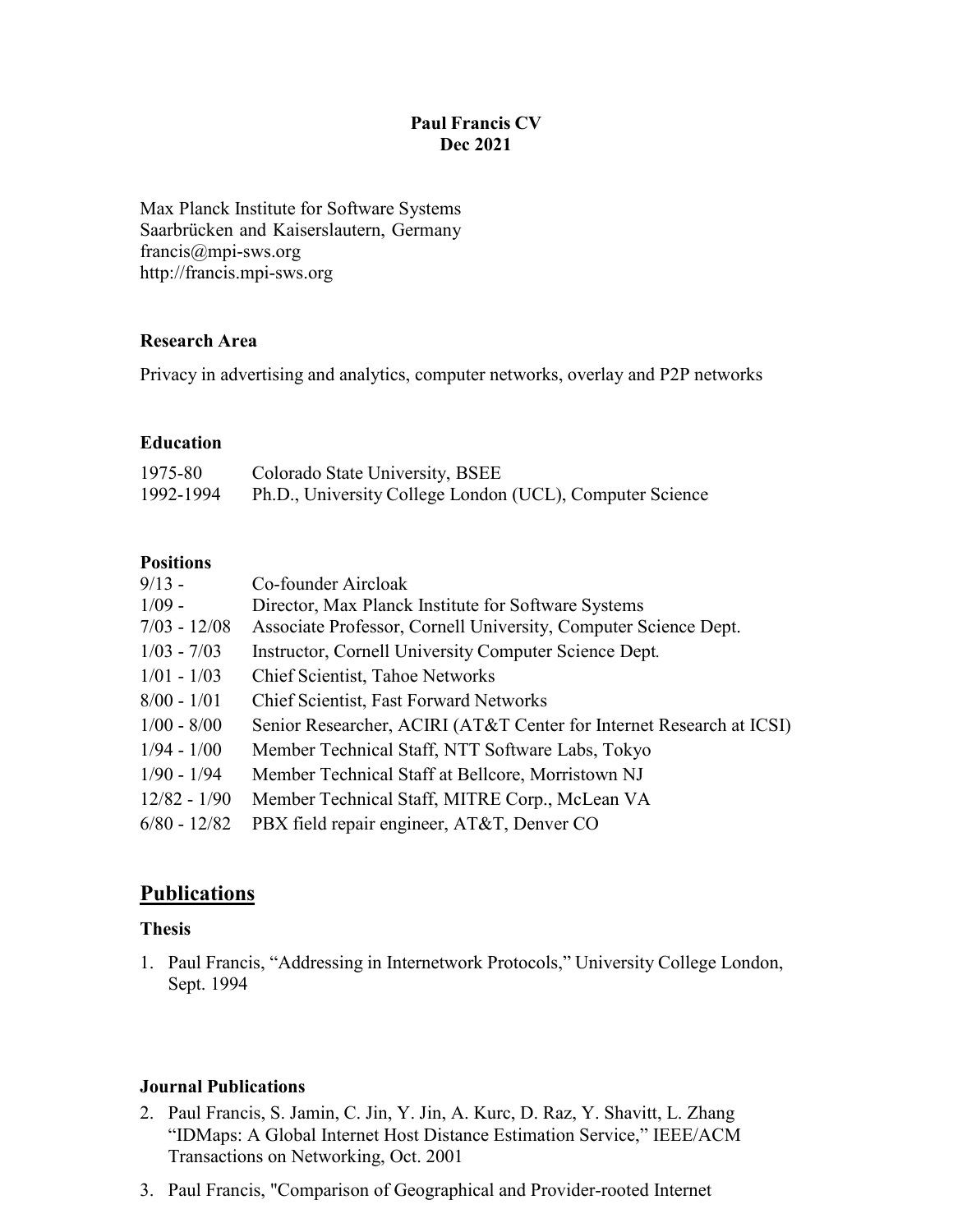Addressing," Computer Networks and ISDN Systems 27(3)437-448, 1994 (selected paper from INET 94/JENC 5).

4. Paul Tsuchiya\*, Tony Eng, "Extending the IP Internet Through Address Reuse," ACM SIGCOMM Computer Communications Review, 23(1):16-33, Jan. 1993

#### **Refereed Conference Publications**

- 5. Franziska Boenisch, Reinhard Munz, Marcel Tiepelt, Simon Hanisch, Christiane Kuhn, Paul Francis, "Side-channel attacks on query-based data anonymization", CCS 2021
- 6. Paul Francis, Sebastian Probst Eide, Reinhard Munz, "Diffix: High-Utility Database Anonymization", APF 2017
- 7. Alexey Reznichenko, Paul Francis, "Private-by-Design Advertising Meets the Real World," ACM CCS 2014
- 8. Ruichuan Chen, Istemi Ekin Akkus, Paul Francis, "SplitX: High-Performance Private Analytics," ACM SIGCOMM 2013
- 9. Stevens Le Blond, David Choffnes, Wenxuan Zhou, Peter Druschel, Hitesh Ballani, Paul Francis, "Towards Efficient Traffic-analysis Resistant Anonymity Networks," ACM SIGCOMM 2013
- 10. Istemi Ekin Akkus, Ruichuan Chen, Michaela Hardt, Paul Francis, Johannes Gehrke, "Non-Tracking Web Analytics", ACM Conference on Computer and Communications Security, CCS 2012
- 11. Ruichuan Chen, Alexey Reznichenko, Paul Francis, "Towards Statistical Queries over Distributed Private User Data," USENIX Symposium on Networked Systems Design and Implementation, NSDI 2012
- 12. Zartash Afzal Uzmi, Markus Nebel, Ahsan Tariq, Sana Jawad, Ruichuan Chen, Aman Shaikh, Jia Wang, Paul Francis, SMALTA: Practical and Near-Optimal FIB Aggregation, ACM CONEXT 2011
- 13. Ruichuan Chen, Aman Shaikh, Jia Wang, Paul Francis, "Address-Based Route Reflection," ACM CONEXT 2011
- 14. Alexey Reznichenko, Saikat Guha, Paul Francis, "Auctions in Do-Not-Track Compliant Internet Advertising", ACM Conference on Computer and Communications Security, CCS 2011
- 15. Saikat Guha, Bin Cheng, Paul Francis, "Privad: Practical Privacy in Online Advertising," USENIX Symposium on Networked Systems Design and Implementation, NSDI 2011
- 16. Saikat Guha, Alexey Reznichenko, Kevin Tang, Hamed Haddadi and Paul Francis, "Serving Ads from localhost for Performance, Privacy, and Profit," In Proceedings of the 8th Workshop on Hot Topics in Networks HotNets '09, 2009
- 17. Hamed Haddidi, Saikat Guha, Paul Francis, "Not All Adware is Badware: Towards Privacy-aware Advertising," IFIP I3E 2009, Nancy, France, Sept. 2009
- 18. Hitesh Ballani, Paul Francis, Tuan Cao, Jia Wang, "Making Routers Last Longer with ViAggre," ACM NSDI 2009, April 2009, Boston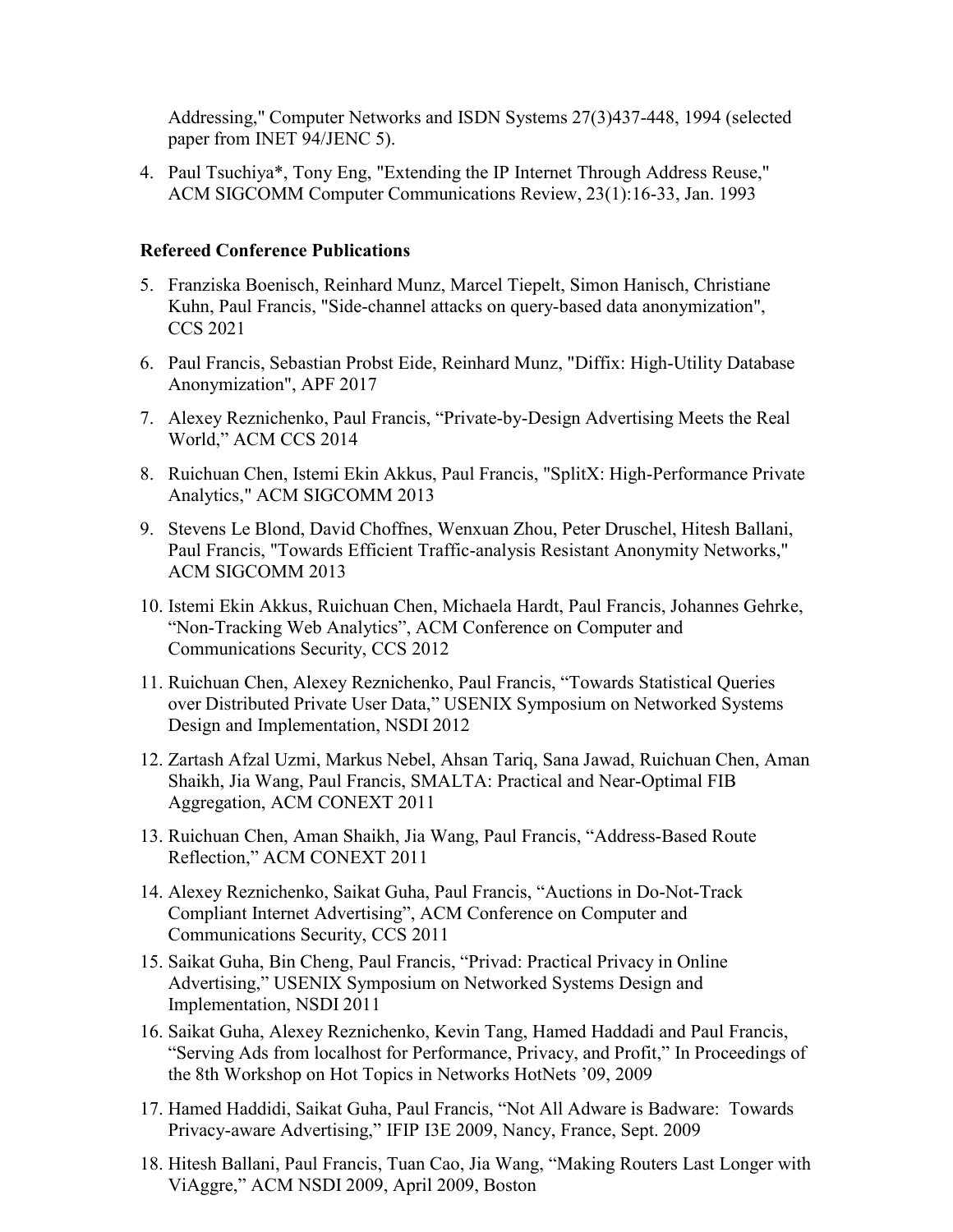- 19. Hitesh Ballani and Paul Francis, "Fault Management Using the CONMan Abstraction," Infocom 2009, April 2009, Rio De Janeiro
- 20. Hitesh Ballani and Paul Francis, "Mitigating DNS DoS Attacks," 15<sup>th</sup> ACM Conference on Computer and Communication Security, CCS 2008, Alexandria, VA, Oct. 2008
- 21. Vivek Vishnamurthy and Paul Francis, "On the Difficulty of Finding the Nearest Peer in P2P Systems," ACM SIGCOMM Internet Measurement Conference, IMC 2008, Oct. 2008, Vouliagmeni, Greece
- 22. Changxi Zheng, Lusheng Ji, Dan Pei, Jia Wang, Paul Francis, "A Light-Weight Distributed Scheme for Detecting IP Prefix Hijacks in Realtime," ACM SIGCOMM 2007, August, 2007, Kyoto Japan
- 23. Hitesh Ballani, Paul Francis, Xinyang Zhang, "A Study of Prefix Hijacking and Interception in the Internet," ACM SIGCOMM 2007, August, 2007, Kyoto Japan
- 24. Hitesh Ballani, Paul Francis, "CONMan, a Step Towards Network Manageability," ACM SIGCOMM 2007, August, 2007, Kyoto Japan
- 25. Saikat Guha, Paul Francis, "An End-Middle-End Approach to Connection Establishment," ACM SIGCOMM 2007, August, 2007, Kyoto Japan
- 26. Vivek Vishnumurthy, Paul Francis, "A Comparison of Structured and Unstructured P2P Approaches to Heterogeneous Random Peer Selection," USENIX, June 07
- 27. Vidhyashankar Venkatraman, Kaoru Yoshida, Paul Francis, "Chunkyspread: Heterogeneous Unstructured End System Multicast," The 14th IEEE International Conference on Network Protocols, Nov. 2006
- 28. Xinyang Zhang, Paul Francis, Jia Wang, Kaoru Yoshida, "Scaling Global IP Routing with the Core Router-Integrated Overlay," The 14th IEEE International Conference on Network Protocols, Nov. 2006
- 29. Hitesh Ballani, Paul Francis, Sylvia Ratnasamy, "A Measurement-based Deployment Proposal for IP Anycast," Proceedings of Internet Measurement Conference (IMC), Rio de Janeiro, Oct 2006 (Best Paper Award)
- 30. Vivek Vishnumurthy, Paul Francis, "On Heterogeneous Overlay Construction and Random Node Selection in Unstructured P2P Networks," Infocom 2006, April 2006, Barcelona
- 31. S. Guha and P. Francis. "Characterization and Measurement of TCP Traversal through NATs and Firewalls," Proceedings of Internet Measurement Conference (IMC), Berkeley, CA, Oct 2005.
- 32. Hitesh Ballani, Paul Francis, "Towards a Global IP Anycast Service," SIGCOMM 2005, August, 2005, Philadelphia
- 33. Manpreet Singh, Prashant Pradhan, Paul Francis, "MPAT: Aggregate TCP Congestion Management as a Building Block for Internet QoS" 12th IEEE International Conference on Network Protocols (ICNP 2004), October 2004.
- 34. Paul Francis, Ramakrishna Gummadi, "IPNL: A NAT-Extended Internet Architecture," SIGCOMM 2001, August, 2001, San Diego
- 35. Sylvia Ratnasamy, Paul Francis, Mark Handley, Richard Karp, and Scott Shenker, "A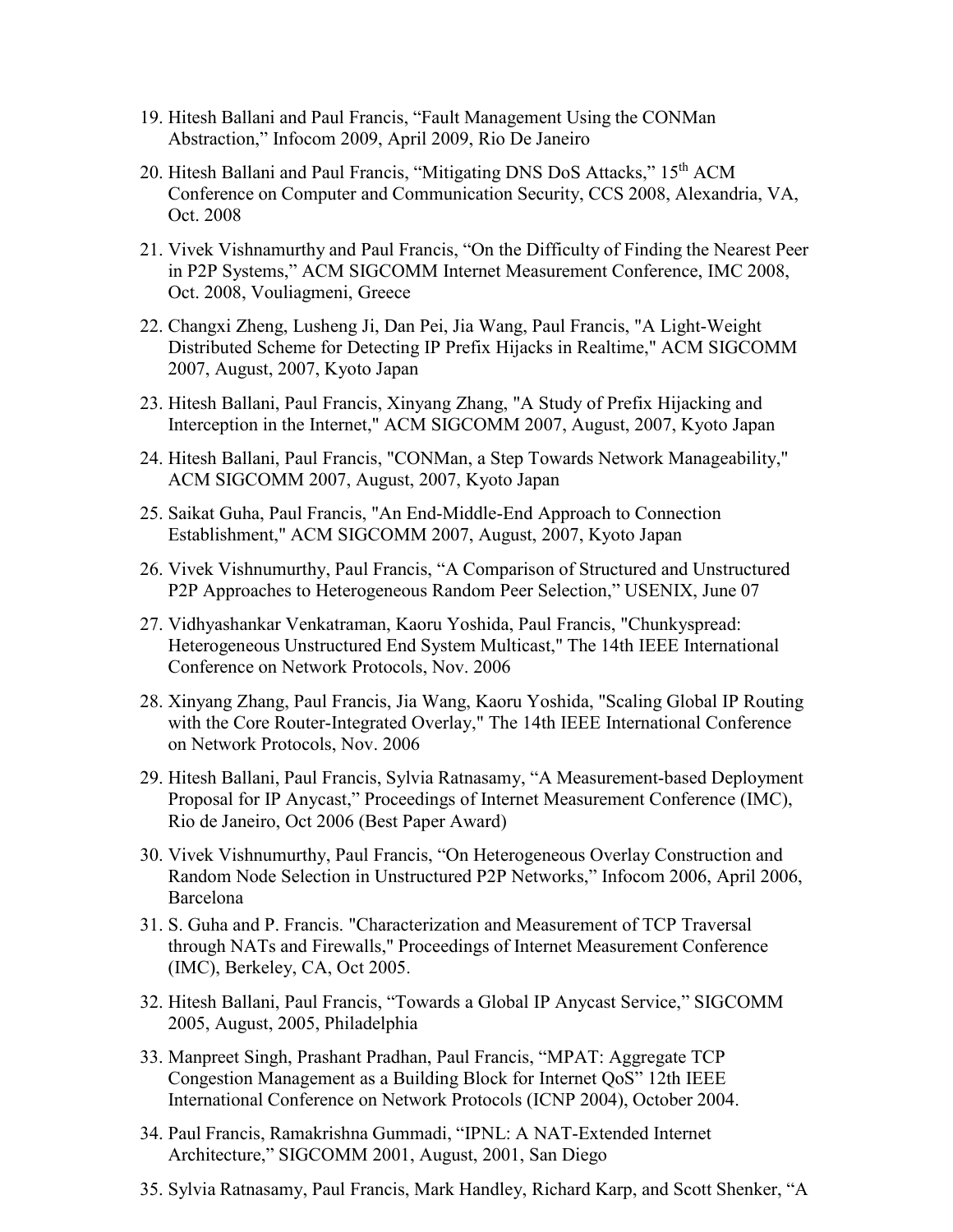Scalable Content-Addressable Network," SIGCOMM 2001, August, 2001, San Diego

- 36. Paul Francis, Sugih Jamin, Vern Paxson, Lixia Zhang, Daniel Gryniewicz, Yixin Jin, "An Architecture for a Global Internet Host Distance Estimation Service," Proceedings INFOCOM '99, New York City, March 1999.
- 37. Paul Francis, Susumu Shimizu, Takashi Kambayashi, and Shin-ya Sato, "A Framework for Multilingual Searching and Meta-information Extraction," Proceedings INET 97, Kuala Lumpur, June 1997.
- 38. Paul Francis, Shin-ya Sato, "Design of a Database and Cache Management Strategy for a Global Information Infrastructure," Proceedings of the Third International Symposium on Autonomous Decentralized Systems, pp. 283-290, April 1997.
- 39. Paul Francis, Susumu Shimizu, "De-Centralized Web Searching: An Alternative Paradigm", Proceedings 19<sup>th</sup> Pacific Telecommunications Conference, Honolulu, Jan. 1997.
- 40. Paul Francis, Takashi Kambayashi, Shin-ya Sato, Susumu Shimizu, "Ingrid: A Self-Configuring Information Navigation Infrastructure," Proceedings 4th International WWW Conference, Dec. 1995, pp. 519-538.
- 41. Paul Francis, Ramesh Govindan, "Flexible Routing and Addressing for a Next Generation IP," SIGCOMM 94, September 1994, London.
- 42. Paul Francis, "Comparison of Geographical and Provider-rooted Internet Addressing," Proceedings INET 94/JENC 5, Prague, June 1994.
- 43. Tony Ballardie, Paul Tsuchiya\*, Jon Crowcroft, "Core Based Trees (CBT): An Architecture for Scalable Inter-Domain Multicast Routing," SIGCOMM 93, San Francisco, Sept. 1993. This paper won the Best Student Paper award.
- 44. Tony McAuley, Paul Francis, "Fast Routing Table Lookup using Content Addressable Memory (CAM)," INFOCOM 93, March 1993.
- 45. Paul Tsuchiya\*, "Efficient Utilization of Contiguous Two-level Hierarchical Addresses," Proceedings IEEE Globecom 92, Orlando Florida, December 1992.
- 46. Paul Tsuchiya\*, "Internet Routing Over Large Public Data Networks using Shortcuts," Proceedings SIGCOMM 92 Conference, Baltimore Maryland, August 1992.
- 47. Paul Tsuchiya\*, "Efficient and Flexible Hierarchical Address Assignment," Proceedings INET 92, Kobe Japan, June 1992.
- 48. Paul Tsuchiya\*, "Efficient and Robust Policy Routing using Multiple Hierarchical Addresses," proceedings SIGCOMM 91 Conference, Zurich, Switzerland, September 1991.
- 49. Paul Tsuchiya\*, "On the Graceful Degradation of Routing Given Insufficient Resources," Proceedings 14th Conference on Local Computer Networks, Minneapolis Minnesota, October, 1989.
- 50. Paul Tsuchiya\*, "Simulation of a Large Network Distributed Routing Algorithm using OPNET," Proceedings DCA/JDSSC Computer-based Modeling Symposium, September 1988.
- 51. Paul Tsuchiya\*, "The Landmark Hierarchy: A New Hierarchy for Routing in Very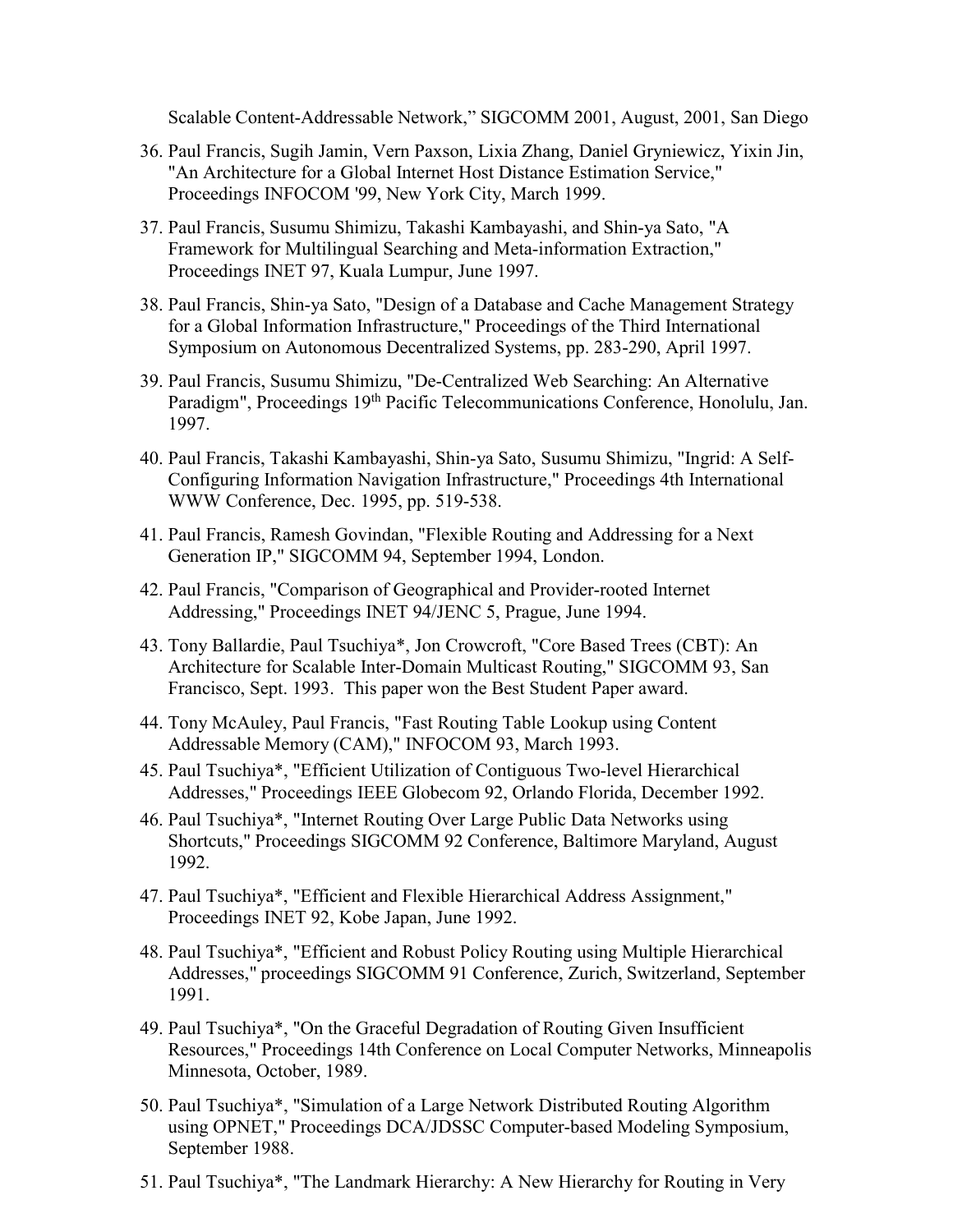Large Networks," Proceedings SIGCOMM 88 Conference, Stanford, California, August, 1988.

52. Paul Tsuchiya\*, "Team-of-Gateways: Design and Implementation," Proceedings MILCOM '87, Washington DC, October, 1987.

#### **Refereed Workshop Publications**

- 53. Saikat Guha, Bin Cheng, Alexey Reznichenko, Hamed Haddadi, Paul Francis, "Serving Ads from localhost for Performance, Privacy, and Profit,"  $8<sup>th</sup>$  ACM Workshop on Hot Topics in Networks, Hotnets 2009, New York, Oct. 2009
- 54. Hitesh Ballani, Paul Francis, Tuan Cao, and Jia Wang, "ViAggre: Making Routers Last Longer!", 7<sup>th</sup> ACM Workshop on Hot Topics in Networks, Hotnets 2008, Calgary, Oct. 2008
- 55. Saikat Guha, Kevin Tang, Paul Francis, "NOYB: Privacy in Online Social Networks," Proceedings of The First ACM SIGCOMM Workshop on Online Social Networks (WOSN '08), Seattle, Aug 2008
- 56. Tyler Steele, Vivek Vishnumurthy, and Paul Francis, "A Parameter-Free Load Balancing Mechanism for P2P Networks," IPTPS 2008, Feb. 2008, Tampa Bay
- 57. Saikat Guha, Paul Francis, "Identity Trail: Covert Surveillance Using DNS," Workshop on Privacy Enhancing Technologies, PET 2007, June 2007, Ottawa Canada
- 58. Hitesh Ballani, Paul Francis, "A Simple Approach to DNS DoS Defense", ACM Sigcomm Hotnets Workshop, Nov 2006
- 59. Hitesh Ballani, Paul Francis, "CONMan: Taking the Complexity out of Network Management," Sigcomm Internet Network Management Workshop, Sept. 2006, Pisa
- 60. Vidhyashankar Venkatraman, Paul Francis, "Chunkyspread: Multi-tree Unstructured End System Multicast," IPTPS 2006, February 2006
- 61. Hitesh Ballani, Paul Francis, "Towards a deployable IP Anycast service," First Workshop on Real, Large Distributed Systems (WORLDS '04), Dec 2004
- 62. Saikat Guha, Paul Francis, Takeda Yutaka, "NUTSS: A SIP-based Approach to UDP and TCP Network Connectivity," Sigcomm Future Directions in Network Architecture (FDNA-04) Workshop, August 2004.
- 63. Paul Tsuchiya\*, "An Architecture for Network-Layer Routing in OSI," SIGCOMM 87 Workshop, Stowe, Vermont, Computer Communication Review, Volume 17, Number 5, August, 1987.

#### **Non-refereed Publications**

- 64. Paul Francis, "Procedures and Rules for the 2020 Diffix Bounty Program," Technical Report MPI-SWS-2021-002, 2021.
- 65. Paul Francis, "Specification of Diffix Dogwood," Technical Report MPI-SWS-2021-001, 2021.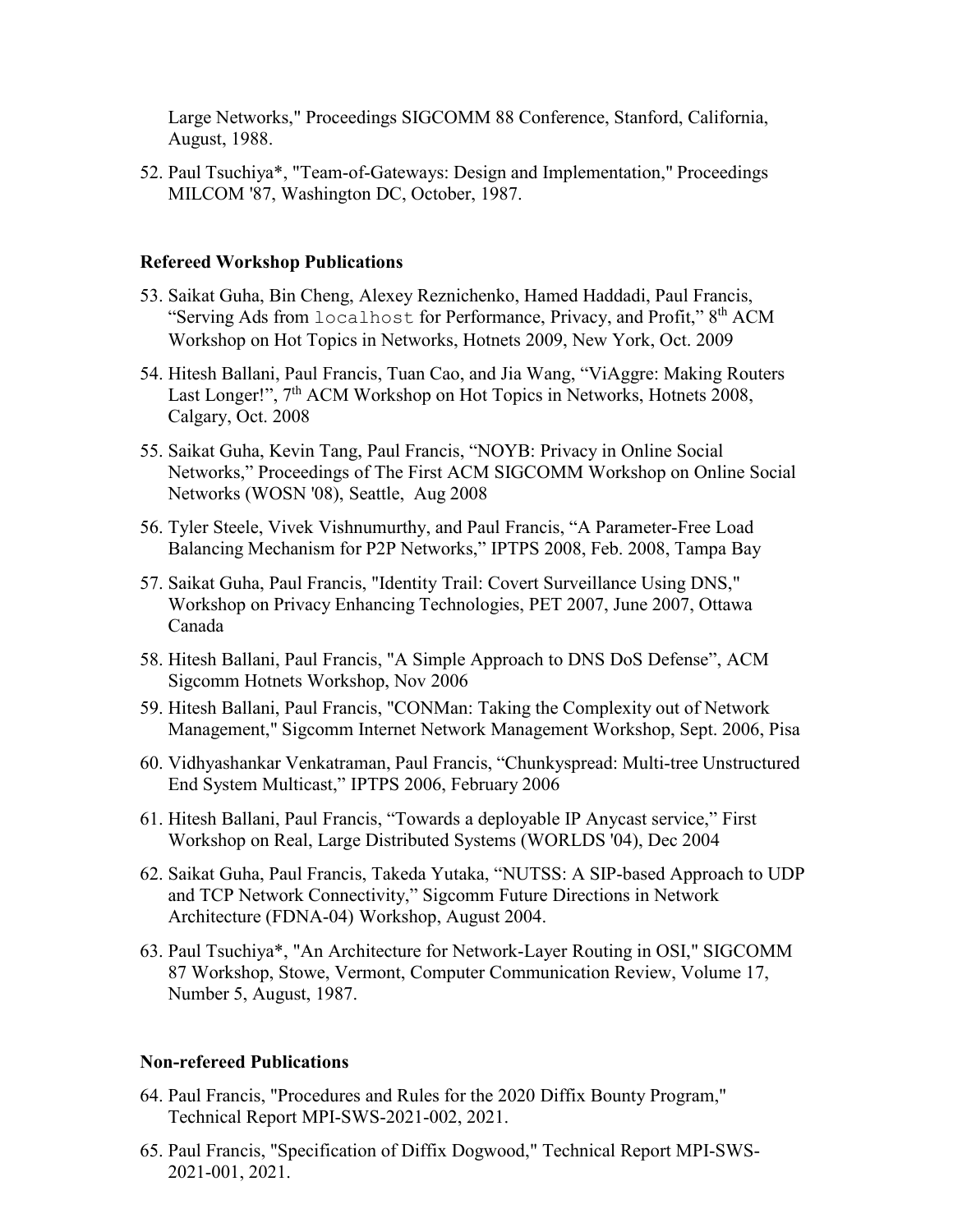- 66. Paul Francis, "Specification of Diffix Cedar," Technical Report MPI-SWS-2020- 006, 2020.
- 67. Paul Francis, "Dear Differential Privacy: Put Up or Shut Up," Technical Report MPI-SWS-2020-005, 2020.
- 68. Paul Francis, "Procedures and Rules for Phase 1 of the Diffix Bounty Program," Technical Report MPISWS-2018-007, 2018.
- 69. Paul Francis, Sebastian Probst Eide, Pawel Obrok, Cristian Berneanu, Sasa Juric, Reinhard Munz, "Diffix-Birch: Extending Diffix-Aspen," ArXiv, 2018
- 70. Paul Francis, "Formal Vs Empirical Approaches to Data Anonymity," Data, Privacy, and the Individual. Madrid: Center for the Governance of Change, 2019
- 71. Paul Francis, "Is the Internet Going NUTSS?," IEEE Internet Computing, Nov-Dec 2003
- 72. Paul Francis, Yukata Ogawa, "Next-Generation Protocol for Internetworking," NTT R&D Journal, 43(9):41-50, 1994, in Japanese.
- 73. Paul Francis, "A Near-term Architecture for Deploying Pip," IEEE Network Magazine, 7(6):30-37, May 1993.
- 74. Paul Tsuchiya\*, "Inter-domain Routing in the Internet," Connexions Interoperability Report, Volume 5, No. 1, January 1991.
- 75. Paul Tsuchiya\*, "The Landmark Hierarchy: A New Hierarchy for Routing in Very Large Networks," Reprint Collection: Outstanding Papers on Key Topics in Computer Networking, ARTECH House, 1989 (reprinted from SIGCOMM 88).
- 76. Paul Tsuchiya\*, "IS-IS Intra-Domain Routing," Connexions Interoperability Report, Volume 3, No. 8, August 1989.
- 77. Paul Tsuchiya\*, "An Overview of OSI Routing," Connexions Interoperability Report, Volume 3, No. 8, August 1989.
- 78. Paul Tsuchiya\*, "Landmark routing: Architecture, algorithms, and issues", MTR-87W00174, The MITRE Corp., May 1988
- 79. Paul Tsuchiya\*, "The Landmark Hierarchy: Description and Analysis," MTR-87W00152, McLean, VA: The MITRE Corp., June 1987
- 80. Paul Tsuchiya\*, "Assured Destination Binding: A Technique for Dynamic Address Binding," MTR-87W00050, McLean, VA: The MITRE Corporation, March 1987

#### **Poster Sessions and Workshops (without publications)**

- 81. Saikat Guha, Manpreet Singh, "New Transport for High Delay-Bandwidth Product Networks", Poster Session, SIGCOMM05
- 82. Vidhya Venkatraman, Paul Francis, "ChunkySpread Overlay Multicast," Poster Session, NSDI05
- 83. Paul Francis, "Self-Configuring Information Discovery Infrastructure, Workshop on Networked Information Retrieval, SIGIR 96, Zurich, Switzerland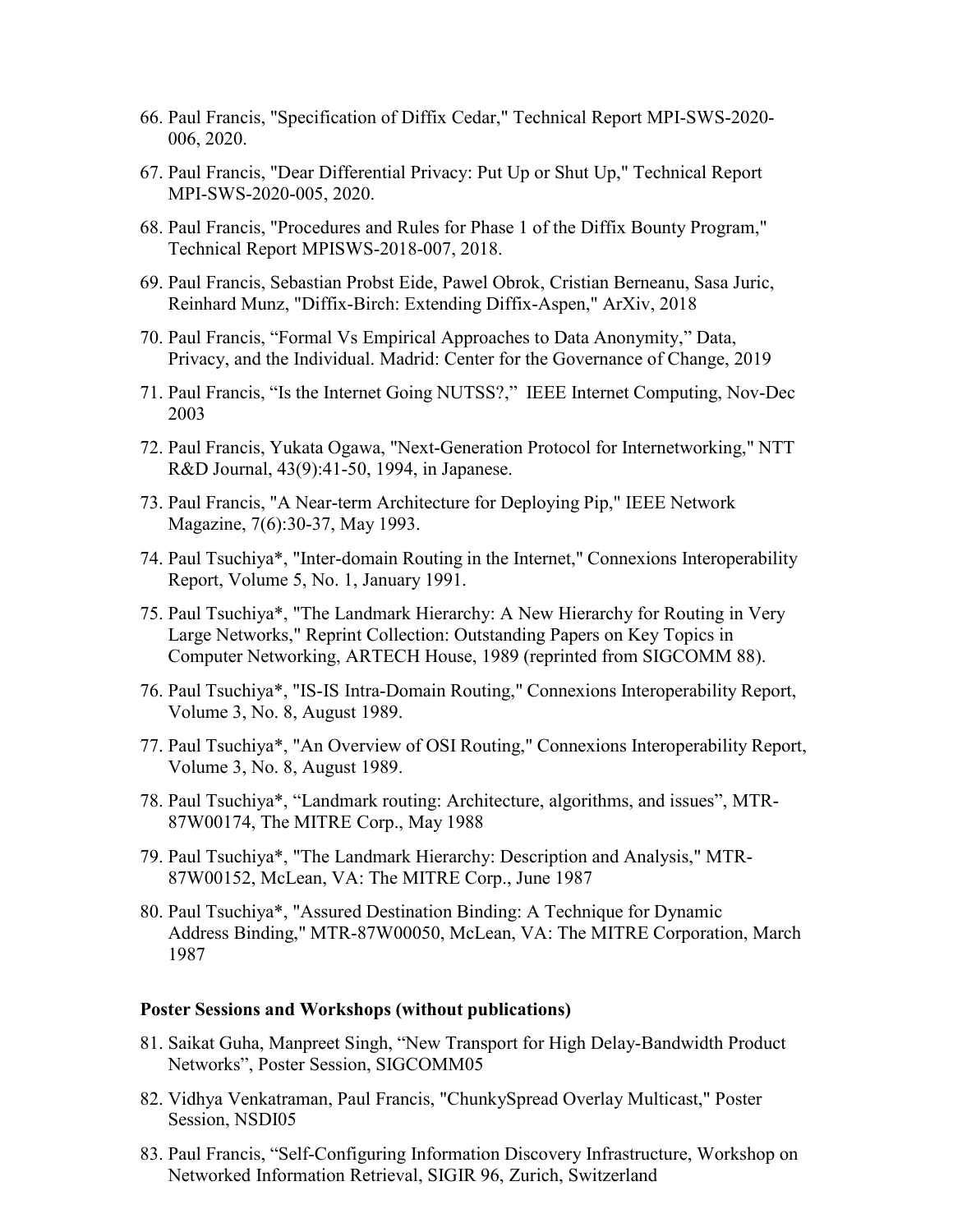84. Paul Tsuchiya\*, "On the Generation of Connected General-Topology Networks with Control over Diameter," Poster Session, SIGMETRICS 88, Santa Fe, NM, May 1988.

#### **Standards Publications**

- 85. Paul Francis, Xiaohu Xu, "FIB Suppression with Virtual Aggregation," IETF Draft draft-ietf-grow-va-00, revisions, and ancillary drafts, June 2008 – present
- 86. Paul Francis, Saikat Guha, Scott Brim, Melinda Shore, "An EME Signaling Protocol Design,", IETF Draft draft-irtf-eme-francis-nutss-design-00.txt, Oct. 2007
- 87. Saikat Guha, Paul Francis, "Requirements for the End-Middle-End Research Group" IETF Draft draft-guha-emerg-requirements-00.txt, Jan 2007
- 88. P. Hoffman, S. Guha and P. Francis. "NAT Behavioral Requirements for Unicast TCP," Internet Draft: draft-hoffman-behave-tcp-04, July 2006.
- 89. K. Egevang, Paul Francis, "The IP Network Address Translator (Nat)," RFC 1631, May 1994.
- 90. Paul Francis, "Pip Header Processing," RFC 1622, May 1994.
- 91. Paul Francis, "Pip Near-term Architecture," RFC 1621, May 1994.
- 92. Jon Crowcroft, Paul Tsuchiya\*, Tony Ballardie, "Core Based Trees Scalable Multicast Routing," Internet Draft, July 1992.
- 93. Paul Tsuchiya\*, "Mutual Encapsulation Considered Dangerous," RFC 1326, May 1992.
- 94. Paul Tsuchiya\*, "On the Assignment of Subnet Numbers," RFC 1219, April 1991.

\* My name was changed from Tsuchiya to Francis in 1993

### **Patents**

- 1. "Electronic Dual Programmable Metronome," USA Patent 4,442,752, (1982)
- 2. "Landmark Hierarchy," USA Patent 4,823,111 (1988)
- 3. "Dynamic Address Binding," USA Patent 5,025,491 (1988)
- 4. "Alternate-path distance-vector routing ," USA patent 5,115,495 (1989)
- 5. "Multicast Routing using Core Base Trees," USA Patent 5,331,637 (1994)
- 6. "General internet method for routing packets in a communications network," USA Patent 5,353,283 (1994)
- 7. "Fast multilevel hierarchical routing table lookup using content addressable memory," USA Patent 5,386,413 (1994)
- 8. "Method and system for shortcut routing over public data networks," USA Patent 5,583,996 (1994)
- 9. "Method for Distributed Information Searching," Japanese Patent 8-6091, in Japanese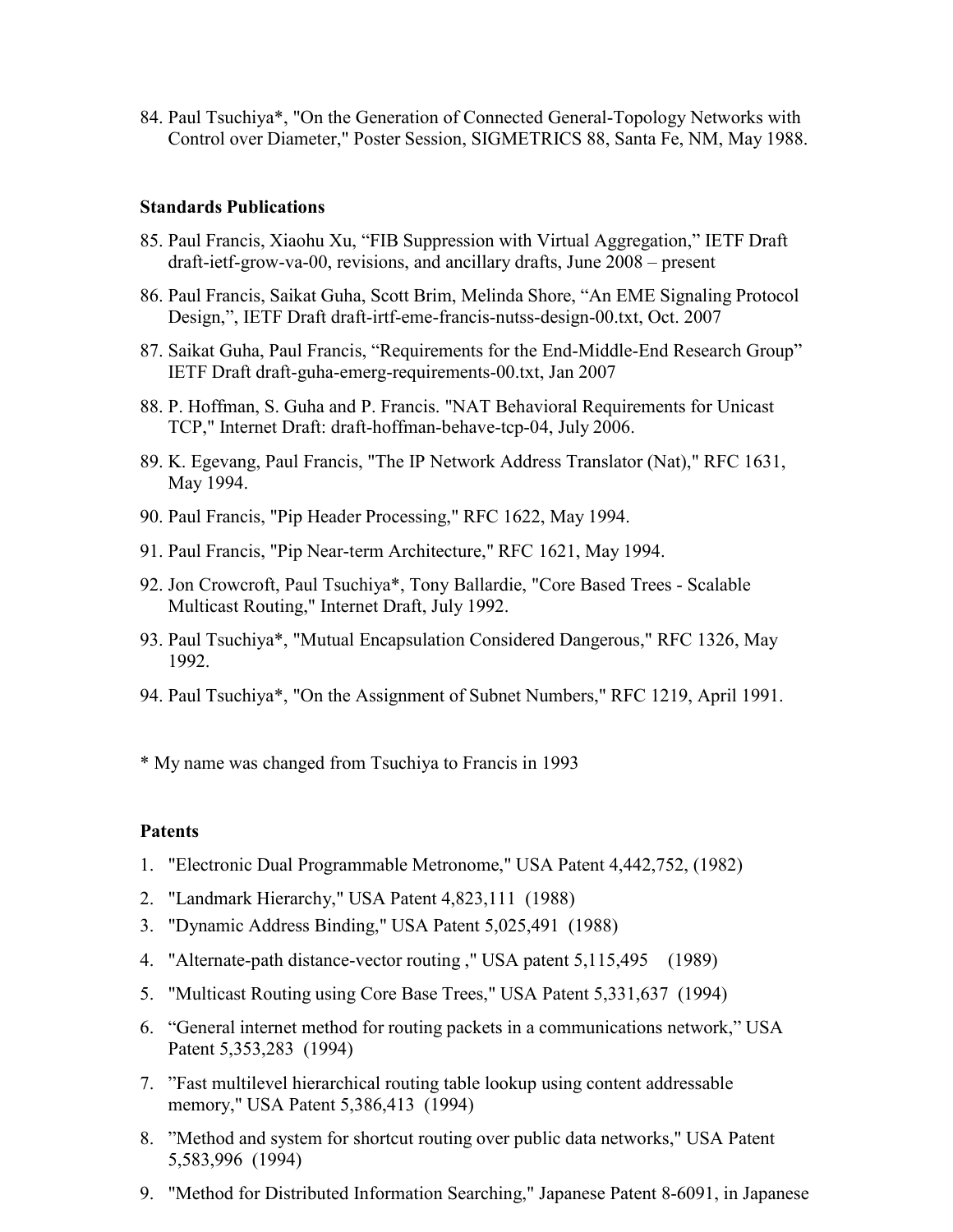(1998)

- 10. "Information Navigation System using Clusterized Information Resource Topology," British Patent GB 2,297,179 (1998)
- 11. "Information Navigation System using Clusterized Information Resource Topology," USA Patent 5,761,418 (1998)
- 12. "Method for Distributed Creation of Multicast Trees", Japanese patent, number currently unknown. (1999)
- 13. "Private, Accountable, and Personalized Information Delivery in a Networked System", USA Patent Application 12552549
- 14. "Preserving User Privacy in response to User Interactions," USA Patent Application 2011/0252226
- 15. "Profiling Users in a Private Online System," USA Patent Application 13/246,431
- 16. "Conducting Auctions in Private Online Advertising Systems," USA Patent Application 13/246475
- 17. "Auction Modules in Private Online Advertising Systems," USA Patent Application 13/246517
- 18. "Method for Anonymized Statistical Database Queries", USA, Europe, Japan, Korea
- 19. "Method for Anonymized Statistical Database Queries Using Noise Elements", USA, Europe, Japan, Korea

## **External Committees**

#### **Standards Committees**

Co-chair, IETF Inter-domain Multicast Working Group (IDMR), 1994-1995

Chair, IETF PIP Next Generation IP Working Group, 1993

Initiator, IRTF End-Middle-End Research Group, 2006

#### **Program Committees and Editorships**

SIGCOMM 95, Program Committee

SIGCOMM 96, Program Committee

SIGCOMM 97, Program Committee

SIGCOMM FDNA Workshop 04, Program Committee

IEEE CCW 04, P2P session organizer

IEICE Transactions on Communications, Special Issue: Internet Technology V, Associate Editor

NSDI 05, Program Committee

WCW 05, Program Committee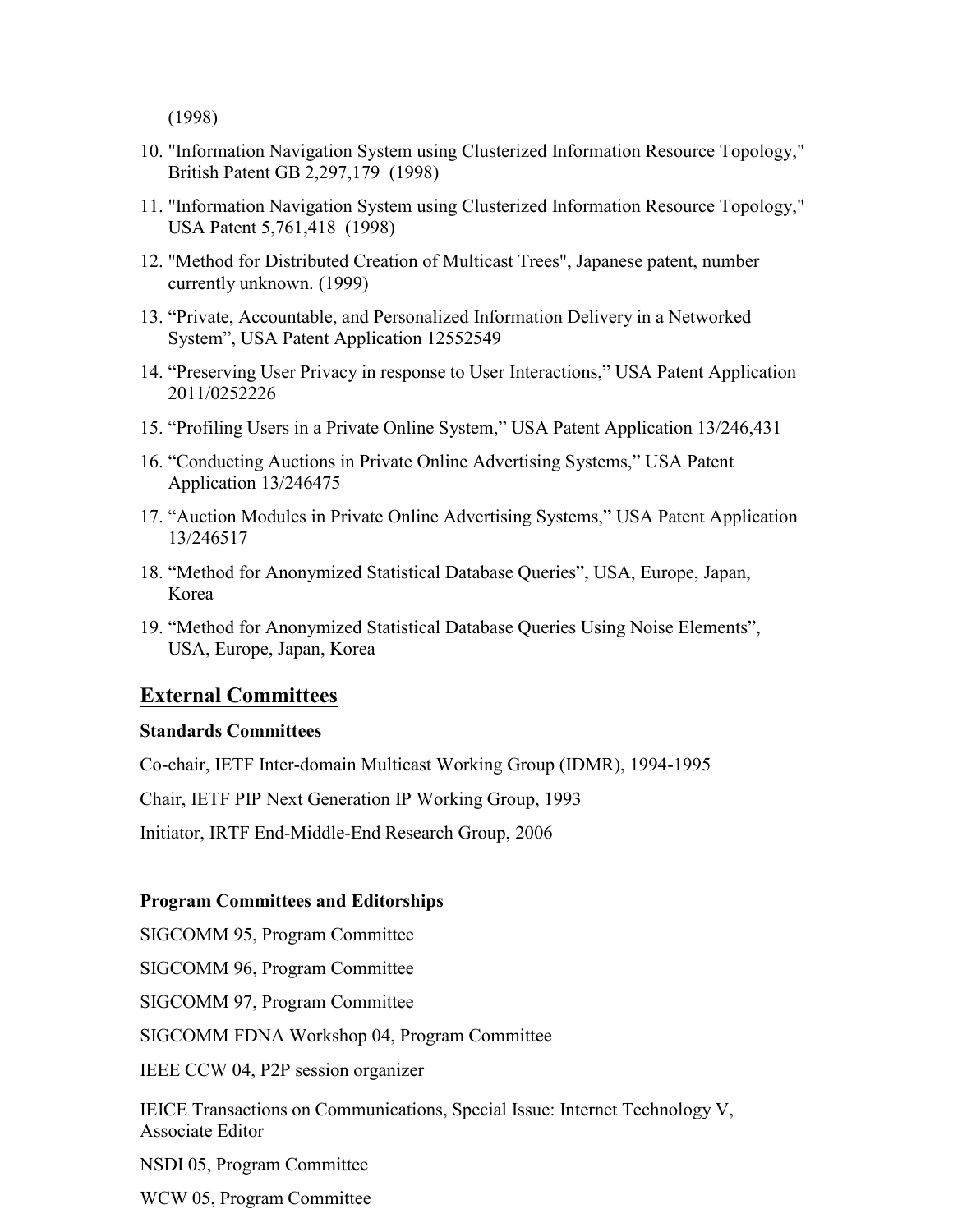SIGCOMM Internet Network Management (INM) Workshop 06, Program Committee, Panel Organizer

SIGCOMM '07, Workshops and Tutorials Co-chair

GI'07 Program Committee

ICDCS'07 Program Committee

IPTPS '08 Program Committee

SIGCOMM '08 Heavy Program Committee

SIGCOMM Hotnets '08 Program Committee

SIGCOMM Presto Workshop '09 Program Committee

SIGCOMM WOSN Workshop '09 Program Committee

ACM Hotnets '11 Program Committee

USENIX NSDI '11 Program Committee

WiTap '11 (Workshop on Internet Tracking, Advertising, and Privacy), Program Cochair

ACM CONEXT SWID 2011 (Special Workshop on the Internet and Disasters), Program Co-chair

CCS 2011 Program Committee

APF 2012 (Annual Privacy Forum) Program Committee

SIGCOMM 2014 Program Committee Light

PETS 2014 Program Committee

Telefonica Data Transparency Lab Grants Program 2015

NSDI 2016 Program Committee

WWW 2017, Security and Privacy Track

### **Journal Reviewer**

Elsevier Computer Networks Journal World Enformatika Society International Journal of Computer Science ACM/IEEE Transactions on Computer Systems (TOCS)

### **Other**

Member, NLR (National Lambda Rail) Network Research Board, 2005 - 2006 Member, NSF FIND Planning Committee, 2006-2007 Member, NSF GENI Research Coordination Committee, 2006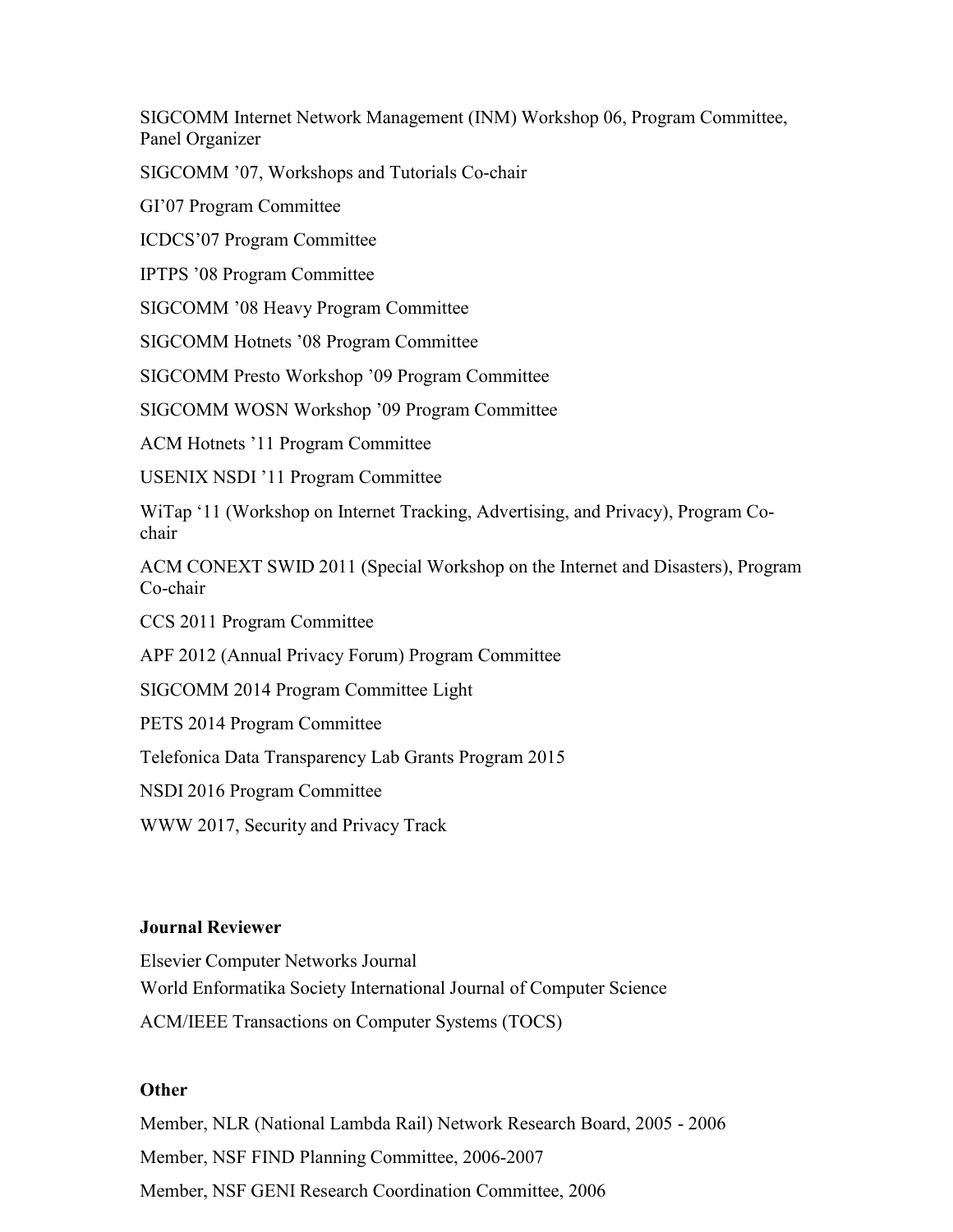# **University Activities**

## **Teaching**

## **Cornell:**

- CS211: Object-Oriented Programming and Data Structures, Fall 2007
- CS414: Systems Programming and Operating Systems, Fall 2005
- CS419/519: Computer Networks, Spring 2004 2008
- CS514: Intermediate Computer Systems, Spring 2003, Fall 2003
- CS619: Advanced Computer Networks, Fall 2004, Fall 2006

Have guest lectured on computer networking for CS212 (Java Programming) and ORIE480 (Information Technology)

## **MPI-SWS:**

• Distributed Systems, Winter 2014

## **Current PhD Students**

- None

## **Completed PhD Students**

## **Cornell:**

- Manpreet Singh, "End-to-End Techniques for Network Resource Management" (Summer 2006, Google)
- Xinyang Zhang (Admission Control in Internets)
- Vivek Vishnumurthy (Random Selecting and Proximity Addressing in P2P Networks)
- Vidhyashankar Venkatraman (Using Priority Queuing to Improve TCP for High Bandwidth-Delay Product Networks)
- Hitesh Ballani (Complexity Oblivious Network Management)